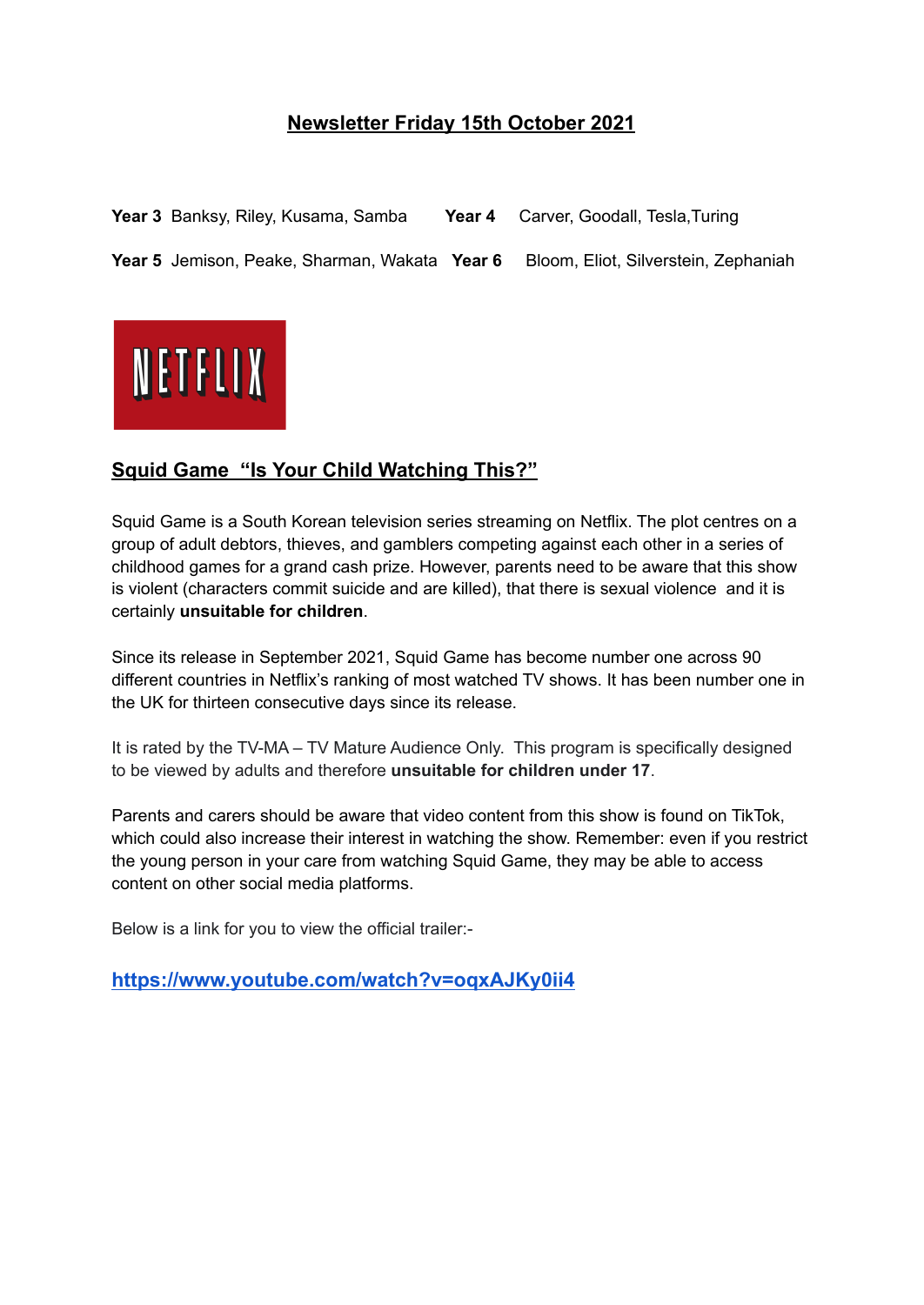

## **Internet Safety**

Please can parents take a look at our safety section on the school website for lots of excellent information on how children can stay safe online.

<https://www.burlingtonj.kingston.sch.uk/page/?title=E%2DSafety&pid=72>



# **Is Your Child Using an Age Appropriate App?**

Some children at our school are using apps that are not age appropriate.

Please see this link for a useful guide for parents for various online games.

[https://www.burlingtonj.kingston.sch.uk/page/?title=Gaming+and+Apps+%2D+Information+fo](https://www.burlingtonj.kingston.sch.uk/page/?title=Gaming+and+Apps+%2D+Information+for+Parents&pid=171) [r+Parents&pid=171](https://www.burlingtonj.kingston.sch.uk/page/?title=Gaming+and+Apps+%2D+Information+for+Parents&pid=171)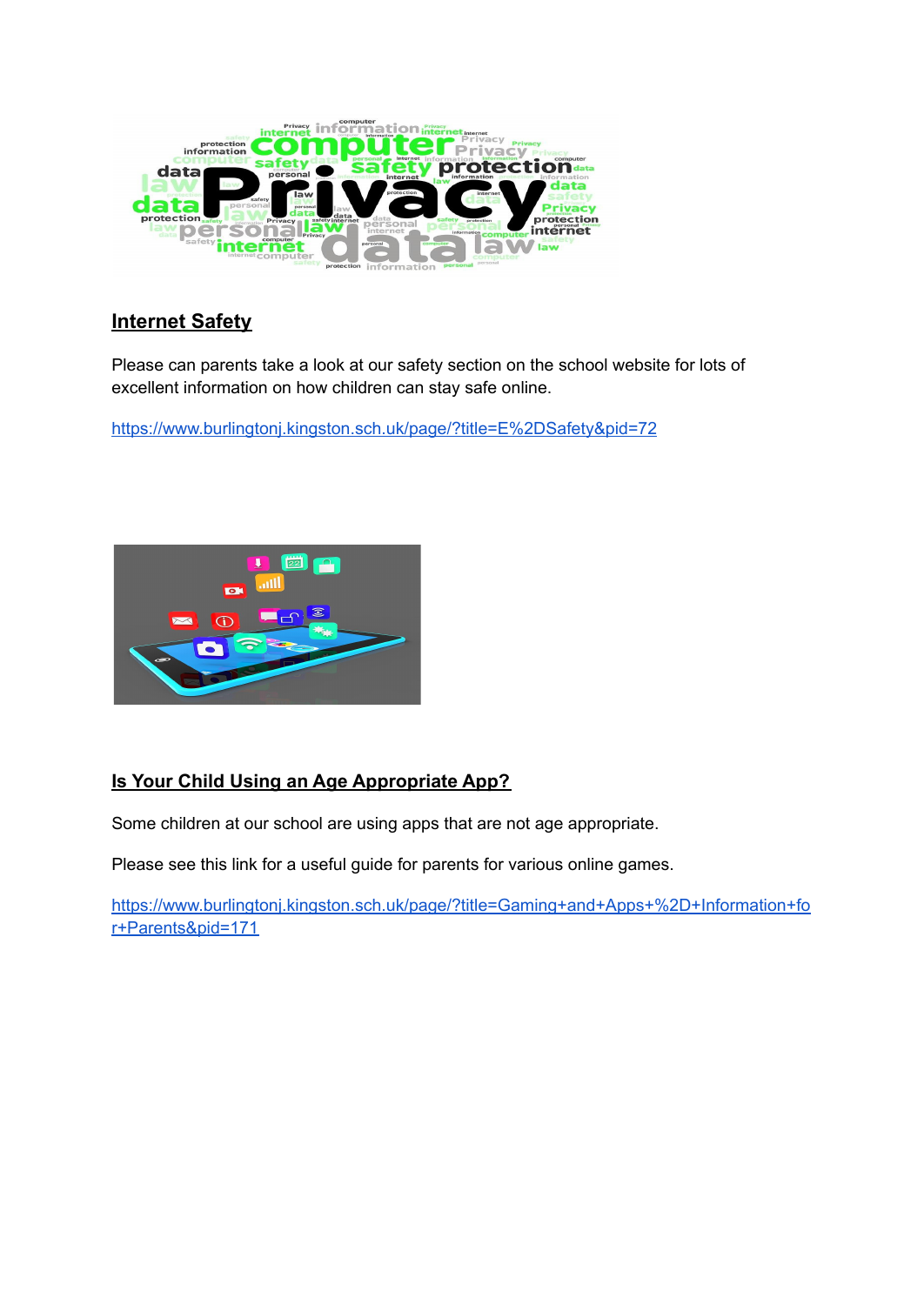

#### **Parent Consultations Tuesday 19th and Wednesday 20th October**

Our online booking system closes on Monday 18th October at 2pm. If you still need to book your appointment please use the following link:-

#### <https://burlingtonjuniors.parentseveningsystem.co.uk>

Polite reminder that school closes at **1.55pm on Wednesday 20th October.** All children need to be collected promptly. Acorns will run as normal from 1.55pm and close at 5pm.

If you have any questions or need help making an appointment please contact Mrs Norman in the school office 0208 942 2687.

#### **Burlington PE Kit**

Due to the variety of PE kits I am seeing in school (various colours and tops with brand logos on) I have asked parents in the future to buy only royal blue shorts and jogging bottoms. These are from £3.99 and £7.99 respectively from PMG. There are also some other links below where you can purchase them. Children should already have a house colour PE shirt and, as the weather gets colder, can wear their school sweatshirt over their PE shirt or a school cardigan. I also suggest children start to bring in coats as we move into Autumn. Please name everything.

Therefore the only 'new' items the school is asking for are the jogging bottoms and shorts. However some parents have contacted the school to say they have only just purchased some plain dark joggers. With this in mind the new PE uniform will now take effect from **September 2022**. Until then please make sure your child wears plain, dark colours, and unbranded PE uniform. They also need plimsolls or spare shoes/trainers to keep in their locker incase, on a PE day, their trainers become wet or muddy and therefore they will need a spare pair of indoor shoes to change into.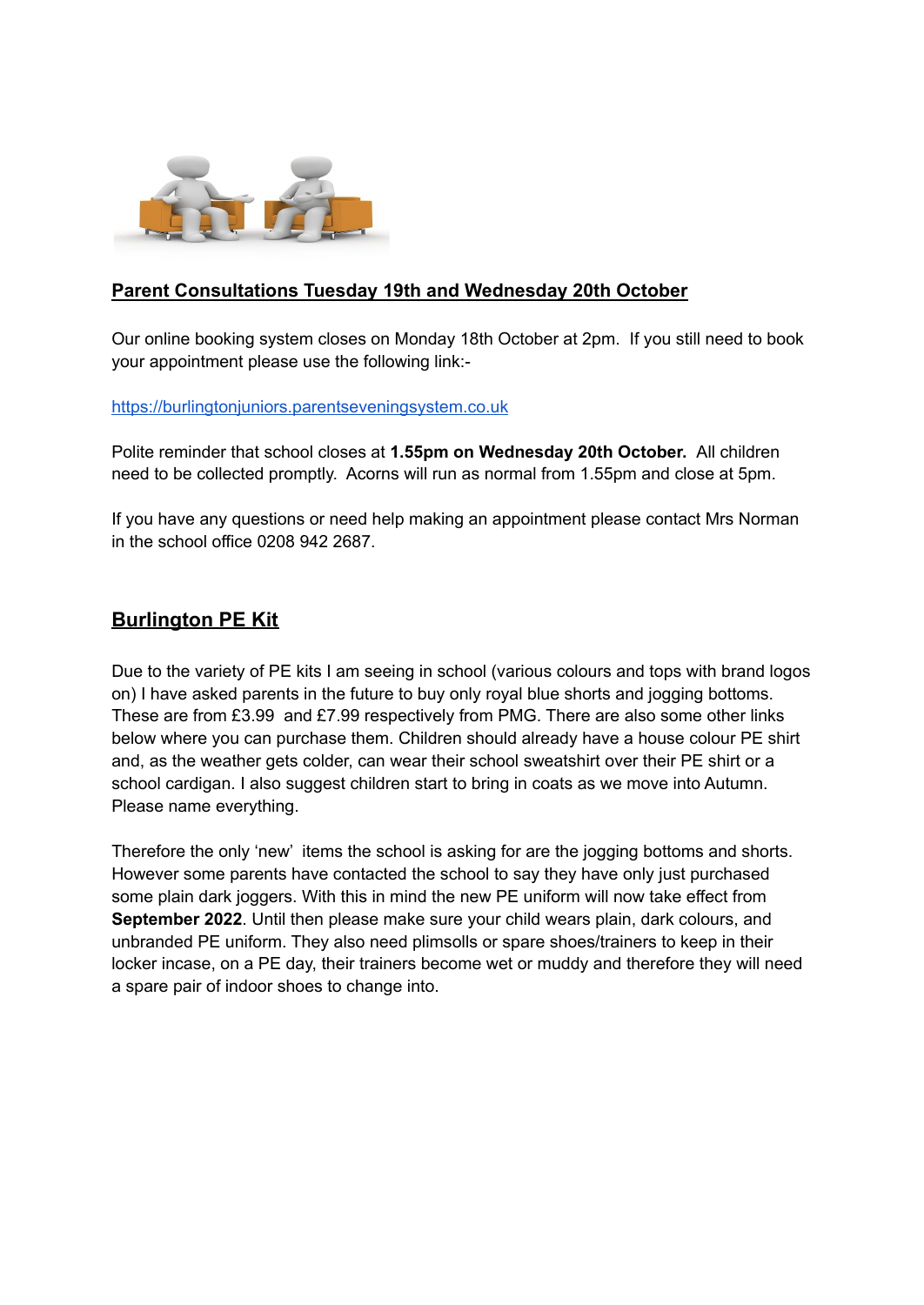

Helpful links to purchase the Royal Blue joggers:-

<https://www.pmgschoolwear.co.uk/school/burlingtonjuniorschool>

<https://www.mandsyourschooluniform.com/m-s-uniform/leisurewear/joggers/5637149083.c>

<https://www.johnlewis.com/mini-boden-kids-warrior-knee-joggers/brilliant-blue/p5385951>

<https://www3.next.co.uk/style/st910760/M58288#M58288>

[https://www.amazon.co.uk/Jogging-Bottoms-Children-Trousers-Tracksuit/dp/B09DQ5P5ZN/r](https://www.amazon.co.uk/Jogging-Bottoms-Children-Trousers-Tracksuit/dp/B09DQ5P5ZN/ref=sxin_27_slsr_d_i_fsnewarrivals_fa_1_B09DQ7FF86?crid=99VCRBR6S27B&cv_ct_cx=joggers%2Bfor%2Bkids&dchild=1&keywords=joggers%2Bfor%2Bkids&pd_rd_i=B09DQ7FF86&pd_rd_r=9fa4971e-8f06-4517-b33c-dbfa5f20c58f&pd_rd_w=Wu6re&pd_rd_wg=xJFdz&pf_rd_p=b8637252-535b-46bb-b0cd-4e682a189504&pf_rd_r=6PDWEVKC9QE2BN6RMT0B&qid=1634029862&sprefix=joggers%2B%2Caps%2C161&sr=1-2-2e8cdbfb-9e8e-4343-915f-86e954fa3fa6&th=1&psc=1) [ef=sxin\\_27\\_slsr\\_d\\_i\\_fsnewarrivals\\_fa\\_1\\_B09DQ7FF86?crid=99VCRBR6S27B&cv\\_ct\\_cx=jo](https://www.amazon.co.uk/Jogging-Bottoms-Children-Trousers-Tracksuit/dp/B09DQ5P5ZN/ref=sxin_27_slsr_d_i_fsnewarrivals_fa_1_B09DQ7FF86?crid=99VCRBR6S27B&cv_ct_cx=joggers%2Bfor%2Bkids&dchild=1&keywords=joggers%2Bfor%2Bkids&pd_rd_i=B09DQ7FF86&pd_rd_r=9fa4971e-8f06-4517-b33c-dbfa5f20c58f&pd_rd_w=Wu6re&pd_rd_wg=xJFdz&pf_rd_p=b8637252-535b-46bb-b0cd-4e682a189504&pf_rd_r=6PDWEVKC9QE2BN6RMT0B&qid=1634029862&sprefix=joggers%2B%2Caps%2C161&sr=1-2-2e8cdbfb-9e8e-4343-915f-86e954fa3fa6&th=1&psc=1) [ggers%2Bfor%2Bkids&dchild=1&keywords=joggers%2Bfor%2Bkids&pd\\_rd\\_i=B09DQ7FF86](https://www.amazon.co.uk/Jogging-Bottoms-Children-Trousers-Tracksuit/dp/B09DQ5P5ZN/ref=sxin_27_slsr_d_i_fsnewarrivals_fa_1_B09DQ7FF86?crid=99VCRBR6S27B&cv_ct_cx=joggers%2Bfor%2Bkids&dchild=1&keywords=joggers%2Bfor%2Bkids&pd_rd_i=B09DQ7FF86&pd_rd_r=9fa4971e-8f06-4517-b33c-dbfa5f20c58f&pd_rd_w=Wu6re&pd_rd_wg=xJFdz&pf_rd_p=b8637252-535b-46bb-b0cd-4e682a189504&pf_rd_r=6PDWEVKC9QE2BN6RMT0B&qid=1634029862&sprefix=joggers%2B%2Caps%2C161&sr=1-2-2e8cdbfb-9e8e-4343-915f-86e954fa3fa6&th=1&psc=1) [&pd\\_rd\\_r=9fa4971e-8f06-4517-b33c-dbfa5f20c58f&pd\\_rd\\_w=Wu6re&pd\\_rd\\_wg=xJFdz&pf\\_](https://www.amazon.co.uk/Jogging-Bottoms-Children-Trousers-Tracksuit/dp/B09DQ5P5ZN/ref=sxin_27_slsr_d_i_fsnewarrivals_fa_1_B09DQ7FF86?crid=99VCRBR6S27B&cv_ct_cx=joggers%2Bfor%2Bkids&dchild=1&keywords=joggers%2Bfor%2Bkids&pd_rd_i=B09DQ7FF86&pd_rd_r=9fa4971e-8f06-4517-b33c-dbfa5f20c58f&pd_rd_w=Wu6re&pd_rd_wg=xJFdz&pf_rd_p=b8637252-535b-46bb-b0cd-4e682a189504&pf_rd_r=6PDWEVKC9QE2BN6RMT0B&qid=1634029862&sprefix=joggers%2B%2Caps%2C161&sr=1-2-2e8cdbfb-9e8e-4343-915f-86e954fa3fa6&th=1&psc=1) [rd\\_p=b8637252-535b-46bb-b0cd-4e682a189504&pf\\_rd\\_r=6PDWEVKC9QE2BN6RMT0B&q](https://www.amazon.co.uk/Jogging-Bottoms-Children-Trousers-Tracksuit/dp/B09DQ5P5ZN/ref=sxin_27_slsr_d_i_fsnewarrivals_fa_1_B09DQ7FF86?crid=99VCRBR6S27B&cv_ct_cx=joggers%2Bfor%2Bkids&dchild=1&keywords=joggers%2Bfor%2Bkids&pd_rd_i=B09DQ7FF86&pd_rd_r=9fa4971e-8f06-4517-b33c-dbfa5f20c58f&pd_rd_w=Wu6re&pd_rd_wg=xJFdz&pf_rd_p=b8637252-535b-46bb-b0cd-4e682a189504&pf_rd_r=6PDWEVKC9QE2BN6RMT0B&qid=1634029862&sprefix=joggers%2B%2Caps%2C161&sr=1-2-2e8cdbfb-9e8e-4343-915f-86e954fa3fa6&th=1&psc=1) [id=1634029862&sprefix=joggers%2B%2Caps%2C161&sr=1-2-2e8cdbfb-9e8e-4343-915f-8](https://www.amazon.co.uk/Jogging-Bottoms-Children-Trousers-Tracksuit/dp/B09DQ5P5ZN/ref=sxin_27_slsr_d_i_fsnewarrivals_fa_1_B09DQ7FF86?crid=99VCRBR6S27B&cv_ct_cx=joggers%2Bfor%2Bkids&dchild=1&keywords=joggers%2Bfor%2Bkids&pd_rd_i=B09DQ7FF86&pd_rd_r=9fa4971e-8f06-4517-b33c-dbfa5f20c58f&pd_rd_w=Wu6re&pd_rd_wg=xJFdz&pf_rd_p=b8637252-535b-46bb-b0cd-4e682a189504&pf_rd_r=6PDWEVKC9QE2BN6RMT0B&qid=1634029862&sprefix=joggers%2B%2Caps%2C161&sr=1-2-2e8cdbfb-9e8e-4343-915f-86e954fa3fa6&th=1&psc=1)

[6e954fa3fa6&th=1&psc=1](https://www.amazon.co.uk/Jogging-Bottoms-Children-Trousers-Tracksuit/dp/B09DQ5P5ZN/ref=sxin_27_slsr_d_i_fsnewarrivals_fa_1_B09DQ7FF86?crid=99VCRBR6S27B&cv_ct_cx=joggers%2Bfor%2Bkids&dchild=1&keywords=joggers%2Bfor%2Bkids&pd_rd_i=B09DQ7FF86&pd_rd_r=9fa4971e-8f06-4517-b33c-dbfa5f20c58f&pd_rd_w=Wu6re&pd_rd_wg=xJFdz&pf_rd_p=b8637252-535b-46bb-b0cd-4e682a189504&pf_rd_r=6PDWEVKC9QE2BN6RMT0B&qid=1634029862&sprefix=joggers%2B%2Caps%2C161&sr=1-2-2e8cdbfb-9e8e-4343-915f-86e954fa3fa6&th=1&psc=1)



#### **Harvest Festival**

Thank you to everyone who kindly donated to our harvest festival. The children took part in an assembly by Ordinand Kirsty from St James' Church. She spoke about the generosity of the children to others and gave thanks for our donations.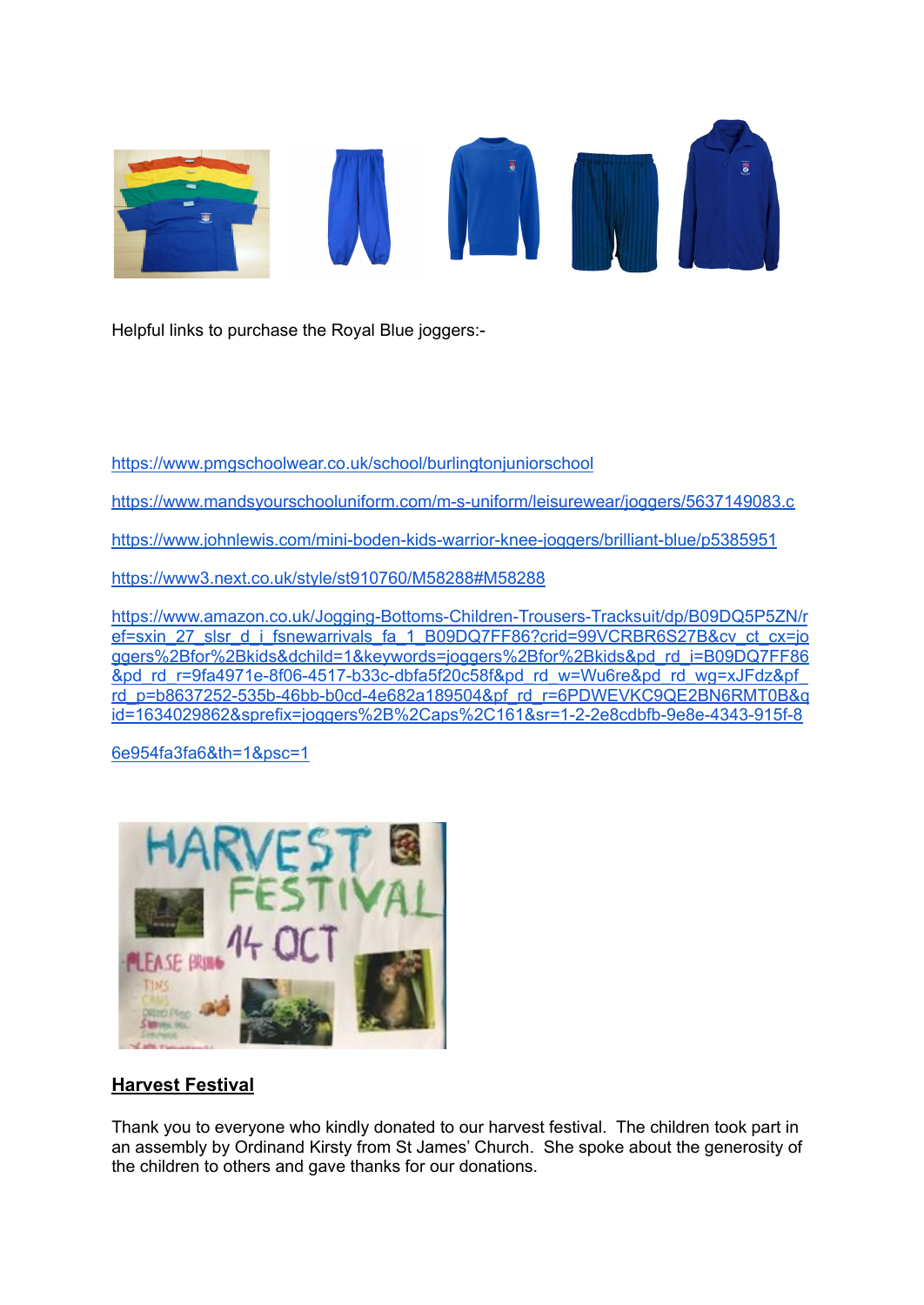Your kind donations were collected by DonsTrust with Haydon the Womble and Kingston Foodbank, both charities that help many families within the Burlington Community. Thank you.



#### **Wear It Pink Day - Friday 22nd October**

We will be supporting Wear it Pink day on Friday 22nd October. To help support this charity children may come to school wearing pink or an item of pink clothing and bring in a donation of £1 for Breast Cancer Awareness.



#### **Burlington Book Bingo - Congratulations**

Well done to Kenzo in Silverstein Class for completing the Book Bingo challenge in the Home School Contact Diary. Kenzo has completed 28 reading tasks from the start of the term and he will now receive his certificate designed by the school council. Please remind your children that once they have completed a task they mark it off on the bingo sheet, show their teacher and in return they will receive 10 Dojo points.

Don't forget we have our FREE book swap cupboard located in the playground near Year 6 and the Great Hall. Children can borrow a book or bring one from home and swap it with another. Happy reading!

# **Dates for your Diary**

19th October Parents' Evening in school 3.45-7pm **02 Choir will run after school as normal - 3.30pm - 4.30pm** 20th October Parents' Evening in school 2.10-5pm (school closes at 1.55pm)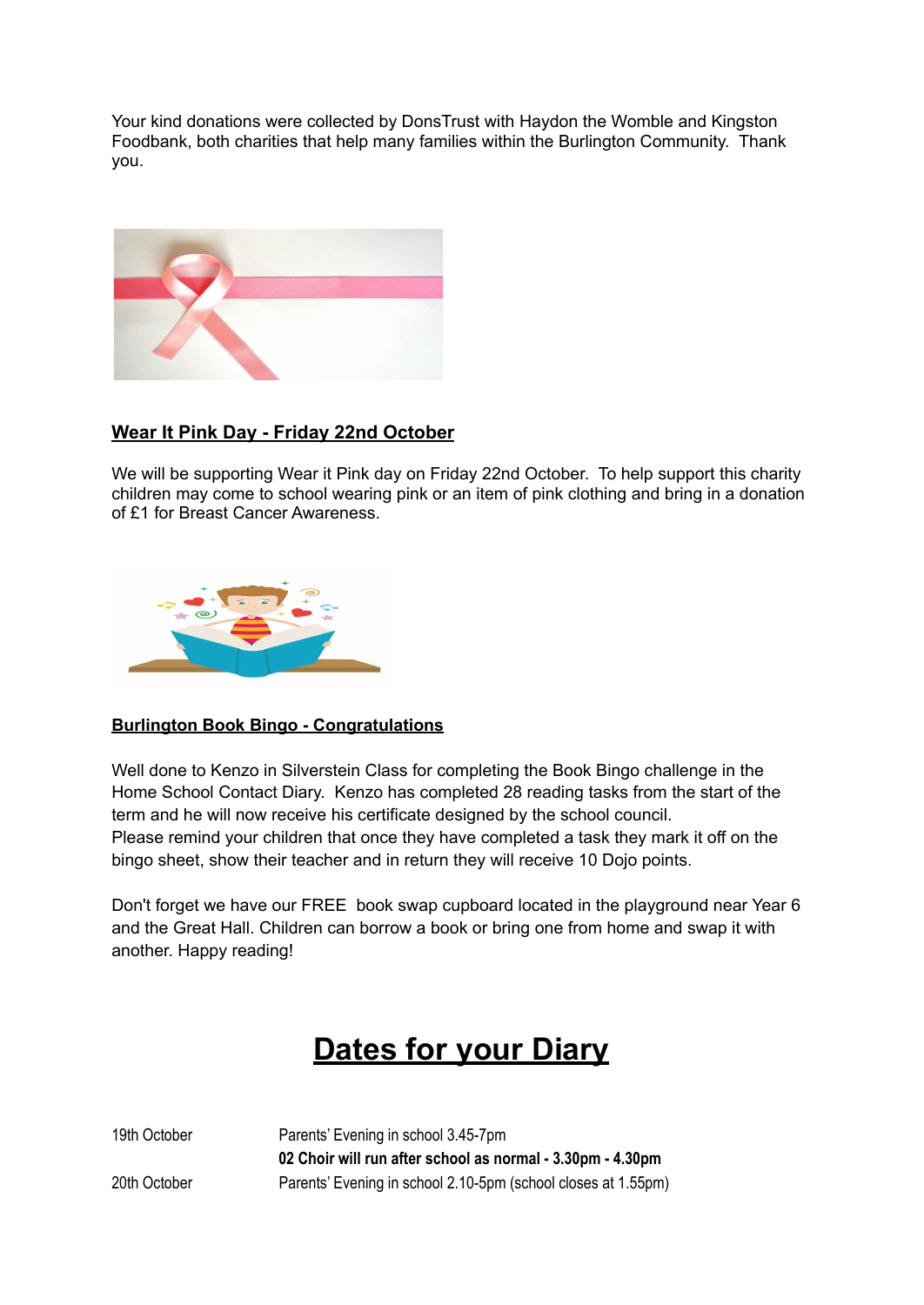| 20th October | Individual school photos                              |
|--------------|-------------------------------------------------------|
| 22nd October | Eliot Class Assembly- parents are welcome from 2.45pm |
| 22nd October | Wear it Pink Day - £1 donation                        |

# **Half term Monday 25th October – Friday 29th October**

| W/C 8th November    | <b>Bikeability Year 6</b>                                                                              |
|---------------------|--------------------------------------------------------------------------------------------------------|
| 12th November       | BSA Mufti Day - £1 donation for the Christmas Fair * date change                                       |
| 12th November       | Samba Class assembly - 2.45pm for parents                                                              |
| W/C 15th November   | <b>Bikeability Year 6</b>                                                                              |
| 15th November       | Anti-Bullying Week Odd Sock day                                                                        |
| 17th/18th November  | Year 3 Celt Workshops                                                                                  |
| 19th November       | Wakata Class assembly- parents are welcome from 2.45pm                                                 |
| 19th November       | Children In Need - Wear Yellow and bring in £1 donation * date change                                  |
| W/C 22nd November   | Bikeability Year 6                                                                                     |
| 24th November       | Governing Body meeting 6.30pm                                                                          |
| 26th November       | Turing Class assembly- parents are welcome from 2.45pm                                                 |
| 26th November       | BSA Mufti day - New Toys or Adult Luxury item                                                          |
| W/C 29th November   | <b>Bikeability Year 6</b>                                                                              |
| 2nd December        | <b>Yr 5 Final Swimming Session</b>                                                                     |
| 3rd December        | Jemison Class assembly parents are welcome form 2.45pm * please note time<br>change for this assembly* |
| 3rd December        | BSA Mufti day - Bottle for the adult tombola                                                           |
| <b>4th December</b> | BSA - Christmas Fair 12pm - 3pm - all welcome *please note change of date*                             |
| 10th December       | Christmas Jumper Day - Foodbank donation                                                               |
| 14th December       | Christmas Concerts - St James' Church - details to follow                                              |
| 15th December       | Radish Christmas Lunch - Whole School                                                                  |
| 17th December       | End of term - SCHOOL CLOSES AT 2.00pm                                                                  |
| 4th January 2022    | <b>INSET DAY (SCHOOL CLOSED)</b>                                                                       |
| 5th January 2022    | Children return to school                                                                              |

Have a lovely weekend

Best wishes, Mrs Pip Utting Headteacher